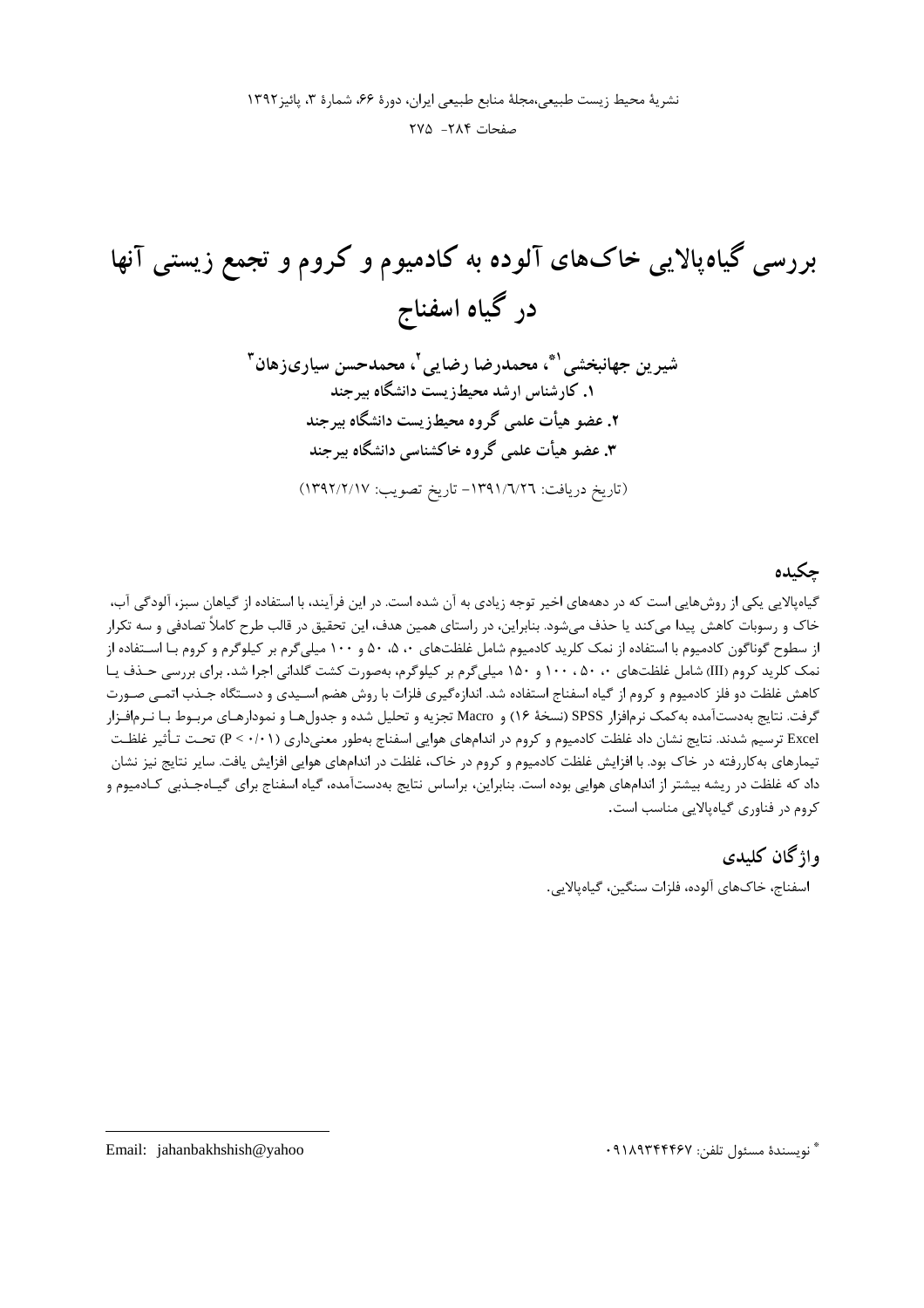دهند (Prabha et al., 2007) . محققـان نشـان دادنـد كه با افزايش غلظت كادميوم در خاك، جذب ايـن عنصـر توسط گیاه ذرت افزایش می یابد. آنها سه غلظـت ۰، ۲۵ و ۱۰۰ گرم کادمیوم بر کیلوگرم خـاک را آزمـایش کردنـد. نتايج نشان داد كه غلظت كادميوم در ريشه و اندام هــوايي متفاوت بود؛ به گونهای که با افــزایش غلظــت کــادمیوم در خاک (۰۰ ۲۵ و۱۰۰ میلی گرم بـر کیلـوگرم) غلظـت ایـن عنصـر در انــدام هــوايي بــهترتيــب ٣٨/٧ ،٠/٢ و ٩٨/٥ میلیگرم بر کیلوگرم و در ریشه بـهترتیـب ۳، ۱۳۵ و۸۴ میلـیگـرم بـر کیلـوگرم شـد (Shen *et al*., 1997). در تحقیقی گزارش شد که خردل هندی برای حـذف روی از خاک از گیاه کیسهچوپان (Caerulescencs Thlaspi)، كه بهمثابهٔ فراانباشت روى شناخته شــده، مــؤثرتر اسـت (Ebbs *et al.*, 1997). در تحقیــق دیگــری تجمــع زیستی کـادمیوم، کـروم و مـس بـا پیچـک صـحرایی بررسی شد و مشاهده شد کـه پیچـک صـحرایی بـرای  $\rm{Gardea}$ -) گیــاهپــالایی فلــزات مــذکور مناســب اســت Torresdey, 2004) . امكان پـالايش سـرب و روى بـا آفتابگردان و کلزا در خاک آلودهای در اصفهان بررسی شـد؛ در این تحقیق گزارش شد که گیاه آفتابگردان در استخراج و انتقال این عناصر از کلزا مؤثرتر بوده است ( Solhi et al., 2005). مقدار جذب فلزات سنگين در سه گياه علوف1اي یونجه، خلر و اسپرس بررسی شد. نتایج نشان داد که گیاه یونجه در جذب و نگهداری فلزات سـنگین در انــدامهــای خود، بهخصوص بخش هوايي، استعداد بالايي داشت و بعد از يونجه، اسپرس و خلر حاوي بيشترين مقدار كـادميوم و سرب در اندام هوايي بود (Atashnama *et al*., 2006).

در تحقيق حاضـر حــذف آلــودگي خــاک از دو فلــز سنگین کادمیوم و کروم از طریق گیـاهپـالایی بررسـی شده است. بنابراین، با نگاهی بـه گیـاههـای مقـاوم در برابر آلودگی با فلزات سنگین، گیـاه اســفناج، بــهلحــاظ مقاومت در شرايط آلودگي، داشتن ريشـههـاي افشـان، رشد سریع و بومی ایرانبودن، انتخاب شد.

این پژوهش با اهداف زیر انجام شد:

١. بررسي تـوان گيـاهپـالايي اسـفناج در حـذف يـا كاهش غلظت فلزات سنگين (كروم و كادميوم) از خاك آلوده؛ ۲. تعيين غلظت و تجمع زيستي فلزات سـنگين (كروم و كادميوم) با اسفناج.

### مقدمه

فلـزات سـنگين و افـزايش آنهـا در خـاک از مـوارد مهـم آلودگی خاک است که باید بهطور جدی مورد توجـه قــرار گیرد، زیرا با ورود به زنجیرههای غذایی و تجمع زیستی در موجودات، سبب بروز مشكلات و بيماريهاي گوناگوني در انســان و دام مــىشــود (Dabiri, 1996). فلــزات ســنگين ألايندهٔ خاک معمولاً کادميوم، کروم، مس، جيوه، سرب و روى هســتند (Abedi Kopaei, 1999). كــادميوم در مواد غذايي و محيطزيست، نهتنها بهدليل سـميبـودن زیاد، بلکه بهدلیل پایداری زیاد، از خطرناکترین عناصر كميـاب محســوب مــ<sub>ى</sub>شــود ( ,Perez-Lopez *et al* 2008). ازآنجاكه يكي از مهـمتـرين راههـاي قرارگيـري انسان در معرض كادميوم، دريافت اين عنصـر از طريـق غذاست، ارزیابی و کنترل مقدار آلودگی منابع غـذایی و شناسايي منابع آلاينده و تعديل يـا حـذف آنهـا نقـش چشمگیری در سلامت و طول عمر انسان ایفا مـیکنـد (Rahimi & Raisi, 1999). كروم، بهسبب اسـتفاده در صنايع بزرگ، نوعي آلايندهٔ زيستمحيطي انتشـاريافته بـه اتمسفر محسوب مىشود. در شرايط اكسيداسـيون پايــدار، کروم به دو شـکل  $\operatorname{Cr}^{+3}$  و  $\operatorname{Cr}^{+6}$  موجـود اسـت کـه زمـان جابهجايي، دستيابي زيستي و سميبودن متفـاوتي دارنـد (Panda & Choudhury, 2005). كروم شــش&طرفيتــى عامل سرطانزای شناختهشدهٔ انسانی است و بسـیاری از سازمانهای معتبر، ایجاد سرطان ریـه در نتیجـهٔ مواجهـه با آن را تأييد كردهاند (Tirger *et al.*, 2008) . به اين منظور، با توجــه بــه آلــودگی فلــزات ســنگين موجــود در خاکـها که یک مشکل عمـدهٔ زیسـتمحیطـی محسـوب میشود و بر سـلامت انسـان، موجـودات زنـده، توليـدات کشاورزی و زیستبوم اثر میگذارد، از بین انواع روشهای پاکسازی خاکھای آلودہ، گیاہپالایی بررسـی شـده اسـت كه روشي پايـدار،دطبيعي، كـمهزينــه، آســان، ســازگار بــا زیستبوم و در سـطوح وسـیع کـاربردی اسـت. اصـطلاح گیاهپالایی به مجموعهٔ وسیعی از گیاهـان اشـاره دارد کـه بـهطـور طبيعـي يـا بـا اسـتفاده از مهندسـي ژنتيـک بـه پاکسازی محیطهای آلوده میپردازنـد. برخــی از گیاهــان می توانند در خاکهای حاوی فلزات سنگین رشد خــود را توسعه دهند و حجم انبوهي از فلـزات را در بافـتهايشــان ذخيره كنند، بدون اينكه از خود علائم مسموميت نشــان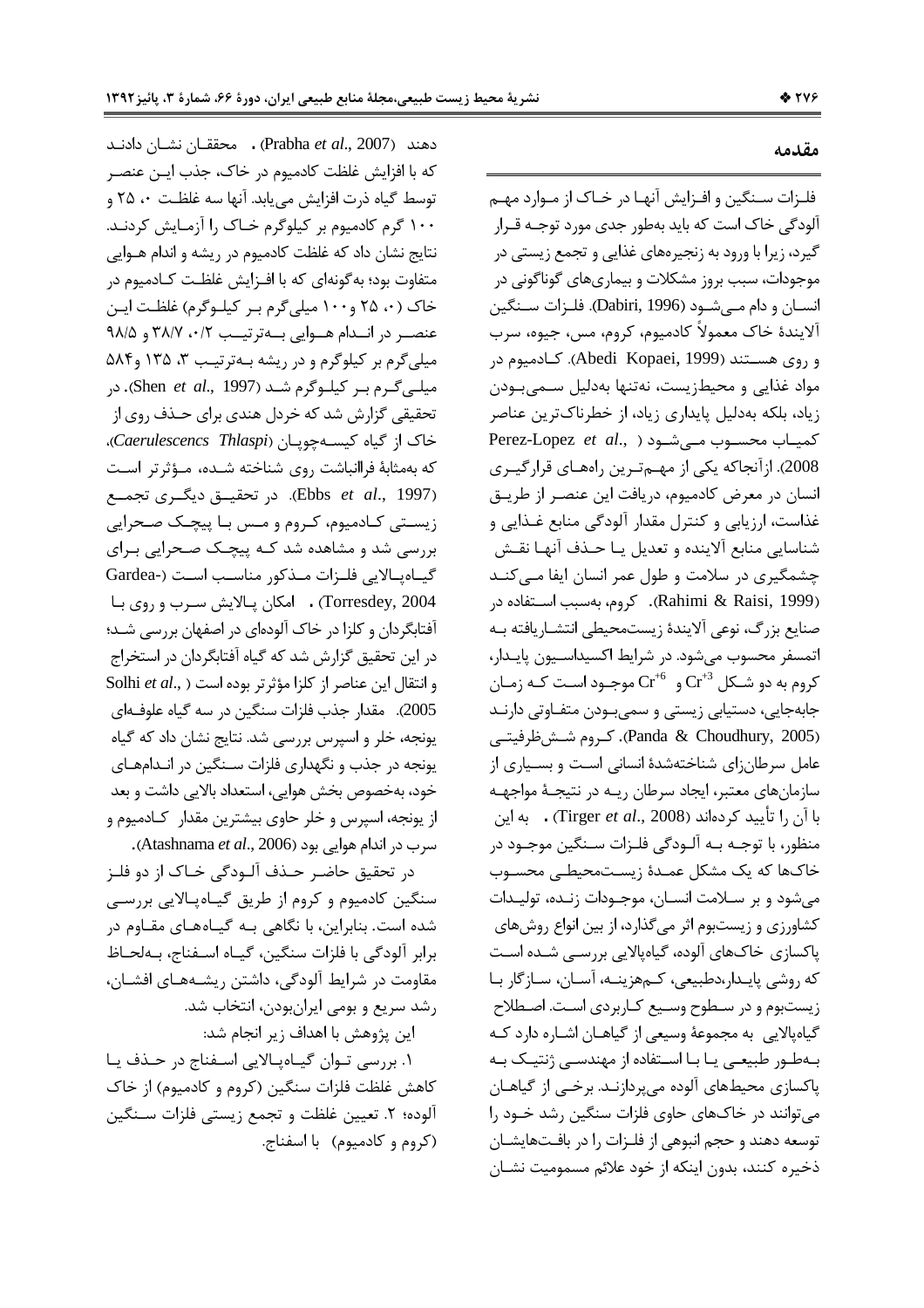### **٢.** مواد و روش ها

ايــن تحقيــق بــهصــورت كشــت گلــدانى در دانشــكدهٔ کشاورزی دانشگاه بیرجنـد در سـال ۱۳۹۰ انجـام شـد. خـاک مـورد اسـتفاده از عمــق ۳۰-۳۰ ســانتىمتــرى خاکهای مزرعهٔ دانشکدهٔ کشاورزی تهیه و به آزمایشگاه منتقل شد. خاک مورد نظر از الک ۴ میلـیمتـری عبــور داده شد (Sayyari-Zahan *et al.*, 2009) و خصوصیات فیزیکـی و شــیمیایی آن براسـاس روشهـای اســتاندارد آزمايشگاهي تعيين شد (جدول ١). تعيين بافت خاک بــا استفاده از روش هیـدرومتری (Gee & Bauder, 1986)، قابلیت هدایت الکتریکی در عصارهٔ اشباع با هـدایتســنج

Thomas, ) در عصـارهٔ اشــباع pH (Rhoades, 1982) 1996)، مقدار مواد آلی با اسـتفاده از روش والکـیبلـک و (Nelson & Sommers, 1986) ، پتاسيم جذبشدنى بـه روش اســتات آمونيــوم نرمــال در عصــارهٔ اشــباع (Lindsay & Norvell, 1978)، فسفر جـذبشـدني بـه روش اولسن (Kuo, 1996)، نيتروژن كل خاك به روش كجلدال (Bremner, 1996) ، تعيين غلظت كل فلـزات سنگین در خاک به روش هضم اسـیدی صـورت گرفـت و با استفاده (Ebrahimpour & Mushrifah, 2008a) از دسـتگاه جـذب اتمـي Shimadzu AA 6300 Flame انداز هگیری شد.

| مشخصه                      | مقدار                    | مشخصه                                                              | مقدار           |
|----------------------------|--------------------------|--------------------------------------------------------------------|-----------------|
| كلاس بافت خاك              | لومی- رسی                | pH                                                                 | ۷۱۵             |
| درصد رس                    | $\mathbf{y}(\mathbf{x})$ | نیتروژن کل (درصد)                                                  | $\cdot/\cdot$ ۴ |
| در صد شن                   | $f1/\Delta Y$            | $\rm (~mg~kg^{-1})$ فسفر جذبشدنی                                   | ١٠              |
| درصد سيلت                  | 80/88                    | $\text{G} \left( \text{mg} \text{ kg}^{-1} \right)$ یتاسیم جذبشدنی | ۲۵۰             |
| درصد موادآلی               | $\cdot$ /۴               | $Cd$ (mg $kg^{-1}$ )                                               |                 |
| درصد ظرفیت زراعی           | ۱۵                       | $Cr$ (mg kg <sup>-1</sup> )                                        | ۴۵              |
| $EC$ (dS m <sup>-1</sup> ) | ۲/۲۱                     |                                                                    |                 |

جدول **۱. خصوصیات فیزیکی و شیمیایی خاک مورد استفاده** 

در حد ظرفیت زراعی نگه داشـته شـد. بـه ایـن منظـور گلدانها بهصورت وزني و بهطور همزمان در حد رطوبت ظرفیــت زراعــي بــا آبمقطــر آبيــاري شــدند. بعــد از سپری کردن طول دورهٔ رشد، اندامهای هــوایی برداشـت شده و با آبمقطر شستوشو داده شدند تا بـراى تعيــين غلظت فلزات سنگين كادميوم و كروم بهكار گرفته شدند . (Marchiol *et al*., 2004)

۰.۲. تعیین غلظت فلزات سنگین در بافت گیاه نمونهها، بـهمـدت ۴۸ سـاعت در آون بـا دمـاي ۷۰ درجـهٔ سانتی گراد قرار داده شدند تــا خشــک شــوند. ســپس تمــام نمونهها وزن شدند و وزن خشک اندامهای هوایی ثبت شـد. اندامهای هوایی با هـاون چینــی کوبیــده و آســیاب شــدند. بـراي هضــم شــيميايي هــر نمونــه، از انــدامهــاي هــوايي خشکشده، ۰/۳ گرم و از انـدامهـای هـوایی کمتـر از ایـن مقدار کل مقدار موجـود برداشـت شـد و در ارلـن مـاير ۵۰ میلی لیتر قرار داده شد. سپس اسـید نیتریـک (HNO3) ۶۵ در این طرح از دو تیمار استفاده شد: الـف) سـطوح گوناگون كادميوم با اسـتفاده از نمـك كلريـد كـادميوم شامل غلظتهای ۵-۵۰-۱۰۰ میلیگرم بـر کیلـوگرم و كـروم بــا اســتفاده از نمـك كلريــد كـروم (III) شــامل غلظتهای ۵۰-۱۰۰-۱۵۰ میلـیگـرم بـر کیلـوگرم در قالب طرح کاملاً تصادفی و با سه تکرار. غلظتها بــرای دو فلز كادميوم و كـروم در محـدودهٔ غلظـت بحرانـي و خارج از آن (غلظت بحران براي كـادميوم ٣-٨ و بـراي کروم ۷۵- ۱۰۰ میلیگرم بر کیلـوگرم) انتخـاب شـدند .(Riley *et al*., 1992)

ب) شاهد با سه تكرار. بـراي ايجـاد آلـودگي فلـزات سنگین در خاک هـر گلـدان، عناصـر کـادمیوم و کـروم بهصورت نمکهای مورد نظر در مقدار مشخصی آبمقطر حل شدند و بهطور يكنواخت به خاک اضافه و سپس بـه گلدان منتقل شدند. مدت تماس نمکـهای ذکرشـده بـا خاک حدود یک هفتـه طـول کشـید و عملیـات کاشـت بذرها انجام شد. در طول دورهٔ داشت، رطوبت خـاکهـا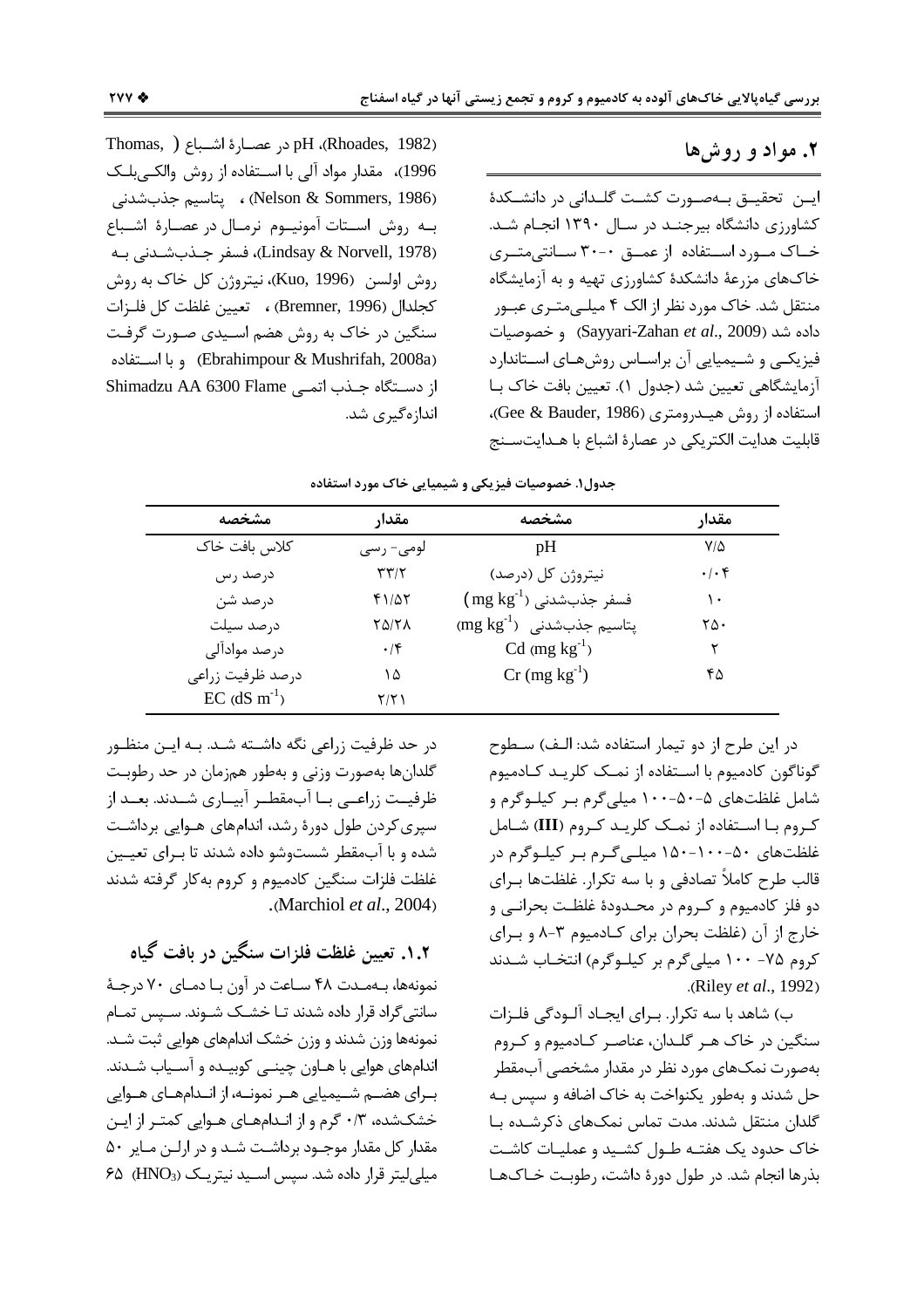تــا ٧ ســاعت در حمــام شــن بــا دمــاى ١٠٠ درجــهٔ سانتی گراد قرار گرفتند تا هضم اسیدی صـورت گیــرد و محلولی شیریرنگ بهدست آیـد. بعـد از زمـان لازم بـه هریک از ارلنها ۴ سیسی اسید پرکلریک (HClO4) ۷۰–۷۲ درصـد افـزوده شـد. بعـد از تبخيــر حـدود ۳ سی سی اسید نمونهها از روی حمام شن برداشته شـدند (Ebrahimpour & Mushrifa, 2008b) و بـا آب دوبـار تقطیر بـه حجـم ۲۰ سـیسـی رسـانده و صـاف شـدند. سرانجام عصارههـاى آمـادهشـده بـراى سـنجش ميـزان فلزات سنگین با دستگاه جذب اتمی شعله قرائت شدند.

**۳.۲. تعیین فاکتور غلظت زیستی ` ( Bioconcentration (** Factor

فاكتور غلظت زيسـتى (BCF) شاخصـي بـراي توانـايي گیاه در تجمع یک فلز خاص نسبت به غلظت آن فلـز  $\epsilon$ در بستر خاک است (Ghosh & Singh, 2005) کـه بـه شرح زير محاسبه ميشود: فرمول (١)

درصــد و اســيدپر كلريک (HClO4) 7۲-۷۲ درصــد بــه نسبت ۵ به ۱/۵ استفاده شد و به هریک از نمونــههــا اضــافه شـد. نمونــههـا روى حمــام شــن بــا دمــاى ١٠٠ درجــهٔ سانتیگراد قرار داده شدند تا زمانی که رنگ نمونههـا زلال و شفاف شد (Ebrahimpour & Mushrifah, 2008a). يس از هضم، نمونهها در هواي محيط قـرار \_ داده شــدند تــا سرد شـوند (Bahnasawy *et al*., 2009). سـيس، بـا آب دوبار تقطیر به حجم ۲۰ سیسـی رسـانده و صـاف شـدند. سرانجام عصار مهای آمادهشده برای سـنجش میـزان فلـزات سنگین با دستگاه جذب اتمی شعله قرائت شدند.

**۲.۲.** تعیین غلظت کل فلزات سنگین در خاک

خاک هر گلدان پس از خشکشدن بـههـم زده شـد تـا كاملاً مخلوط شود. از هر گلدان يک گرم خاک کوبيده و الکشده برداشته و در ارلنهـای ۵۰ میلـیلیتـر ریختـه شد. سپس ۱۶ سیسی اسید (ترکیب ۴ سی سـی اسـید نیتریک ۶۵ درصد و ۱۲ سیسی اسید کلریـدریک ۳۷ درصد) به هریک از ارلنها افزوده شد. ارلنها بهمـدت ۶

 D XY <D7C = 1( d<C (V2<7 V2 ) 92 C Lo XY B\_ (V2<7 V2 ) G> 6 1@! 6C} XY



شکل **۱.** مقدار غلظت کادمیوم در اندامهای هوایی اسفناج (میلی *گ*رم بر کیلوگرم)

پس از بهدستآوردن نتـايج، بـا اســتفاده از نــرمافـزار SPSS (نسـخهٔ ۱۶) و Macro تحليـل آمـاري صـورت گرفت و جدولها و نمودارهای مربـوط بـا نـرم|فـزار Excel ترسیم شدند.

**O 3.** 

# **'1' ! ! ;I=J '1E .1.3** هوايي اسفناج

مقدار غلظت كادميوم در اندامهـاي هــوايي اســفناج در شکل ۱ آورده شده است. براساس نتایج بهدسـتآمـده، غلظت کادمیوم در تیمارهای ۰، ۵، ۵۰ و ۱۰۰ میلی گرم  $0 < \Delta < \Delta 0 < 1$ ب كيلوگرم خـاک بــهصــورت میلی گرم بر کیلوگرم وزن خشک است.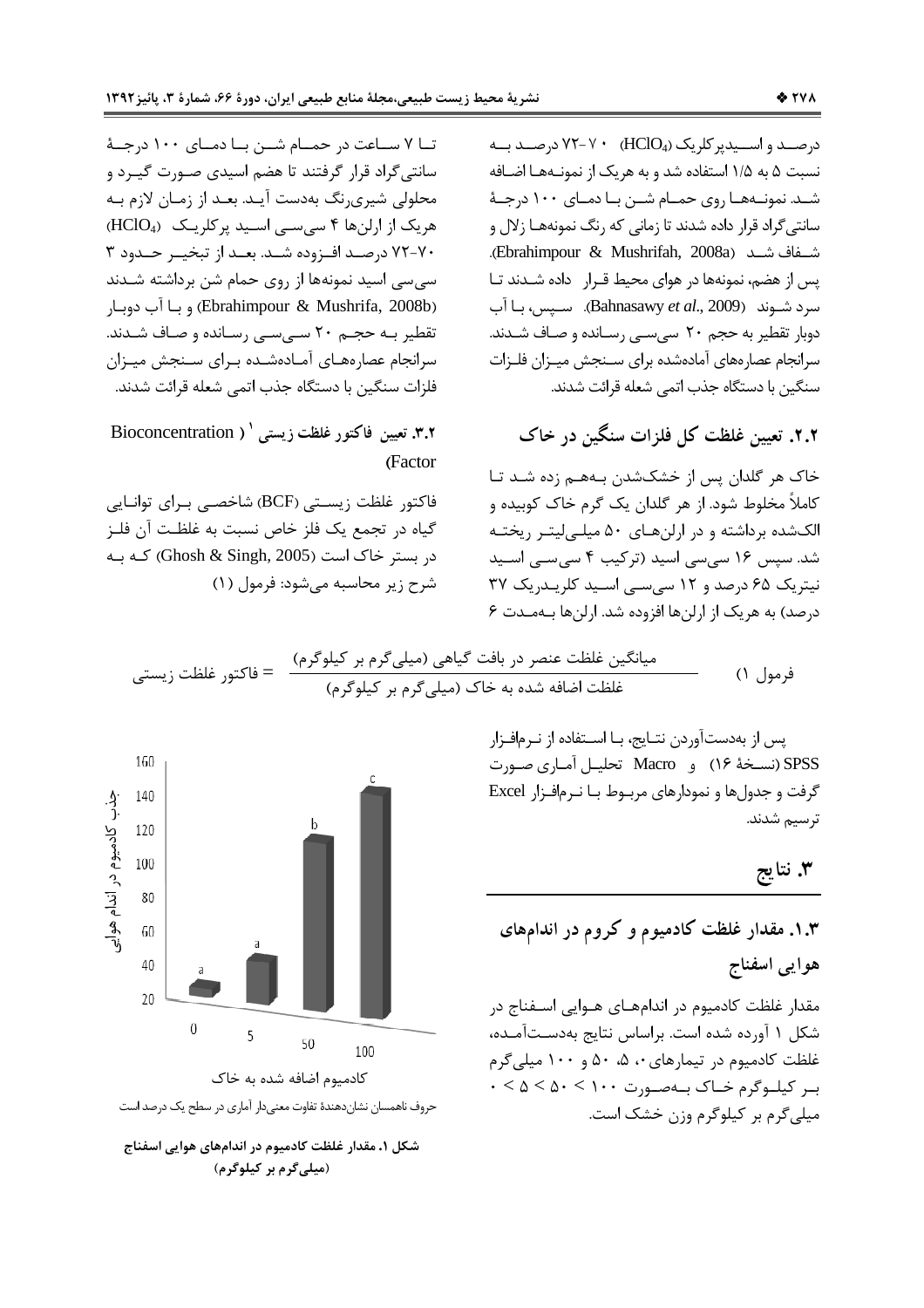| منبع تغييرات<br>درجهٔ آزادی<br>ميزان غلظت كادميوم<br>میزان غلظت کروم<br>غلظت<br>$1.551.57***$<br>** 1087/1۰<br>$\Delta$ ۶/۳۰<br>47/98<br>اشتىاە<br>٨ |  |
|------------------------------------------------------------------------------------------------------------------------------------------------------|--|
|                                                                                                                                                      |  |
|                                                                                                                                                      |  |
|                                                                                                                                                      |  |
| $V/S\Lambda f$<br><b>TILET</b><br>ضريب تغييرات (٪)<br>$\overline{\phantom{a}}$                                                                       |  |

جدول٢. تجزيهٔ واريانس كادميوم و كروم در اندامهاي هوايي اسفناج (ميليگرم بر كيلوگرم وزن خشک)

\*\*معنىدارى در سطح ١ درصد

غلظت کادمیوم در غلظتهای گونــاگون در انــدامهــای هوایی اسفناج متفاوت بـوده اسـت؛ بـه گونـهای کـه بـا افزایش آن در خاک، غلظت آن در اندام هوایی افـزایش يافته است. نتايج تجزيهٔ واريانس اثـر سـطوح گونـاگون تیمار کلرید کادمیوم به کاررفتـه در خـاک (جـدول ۲) بيانگر آن است كه غلظت كادميوم در اندام هوايي گونهٔ اسفناج بهطور معنے داری ( P< ۰ / ۲۰ ) تحت تـأثير تيمـار كـادميوم اسـت. بنـابراين، براسـاس ايـن نتـايج مي توان دريافت كه اسفناج در غلظت كـادميوم موجــود در خاک می تواند فعــال باشــد و در کــاهش غلظــت ایــن عنصر در خاک مفید واقع شود. با توجه به نتایج (جـدول ٢)، غلظت این عنصر در محلول خاک مهمتـرین فـاکتور خاکی مؤثر بر جذب کـادمیوم از ســوی ایــن گیــاه بــوده است. بررسی نتـایج مقـدار غلظـت کـروم در انـدامهـای هـوايي اســفناج (شــكل ۲) نشــان داد، غلظـت كــروم در اندامهای هـوایی اسـفناج در تیمارهـای ۰، ۵۰، ۱۰۰ و ۱۵۰ میلی گرم بر کیلوگرم خاک بـهصـورت ۱۵۰ >۱۰۰ > ۵۰ > ۰ میلیگرم بر کیلوگرم وزن خشک است.

درخاک تیمارشده با کلرید کروم (III)، غلظت کروم در اندامهای هوایی اسفناج با افزایش غلظت کـروم در خاک افزایش یافت. با توجه به نتـایج تجزیـهٔ واریـانس (جدول ۲) می توان بـه تـأثیر سـطوح گونـاگون تیمـار كلريد كروم (III) بر قابليت غلظت كـروم توسـط گيـاه اسفناج اشاره كرد و به ايـن نتيجـه رسـيد كـه اعمـال سطوح گونــاگون تيمــار كلريــد كــروم (III) افــزايش معنیدار غلظت فلز کروم در اندام هوایی گیـاه اسـفناج را سبب شده است (P<٠/٠١). در اثـر مصـرف ١۵٠ میلی گرم بر کیلوگرم کروم در خـاک، غلظـت کـروم در انـدام هــوايي اســفناج در مقايســه بــا شــاهد افــزايش چشمگیری نشان داد (حدود دوبرابر). بنابراین، براساس این نتایج می توان دریافت که گونهٔ اسفناج می توانـد در

غلظت کروم موجود در خاک مؤثر باشـد و مــیتــوان از آن بهمثابهٔ ابزار گیاهپالایی برای حذف یا کاهش غلظت کروم استفاده کرد.



حروف ناهمسان نشاندهندهٔ تفاوت معنیدار آماری در سطح یک درصد است. شکل ۲. غلظت کروم در اندامهای هوایی اسفناج (میلی گرم بر کیلوگرم وزن خشک)

۰.۳. بررسی مقدار غلظت کادمیوم و کروم در ریشه و اندامهای هوایی اسفناج

ازآنجاكه عكس|لعمل اندامهاي گوناگون گياه به مقـادير آلودگی های متفـاوت بـا یکـدیگر تفـاوت دارد، در ایـن قسمت بین تجمع عنصر کروم و کادمیوم در اندامهـای هوایی و زیرزمینی اسفناج مقایسهای صورت می گیرد.

آلودگی ریشه به فلزات کروم و کـادمیوم سـبب ایجـاد خطا در میزان قرائت فلزات محاسبهشده بـا میـزان واقعـی آن می شود. امکان ازبین بردن ایـن آلـودگی ریشـهای بـا شستوشو نیز ضعیف است و ذرات خـاک را نمـیتـوان بهطور کامل از ریشهها جدا کرد. عـلاوهبـرآن، ریشـههـای اسفناج بیوماس کمبی داشـتند و جمـع آوری ریشـههـای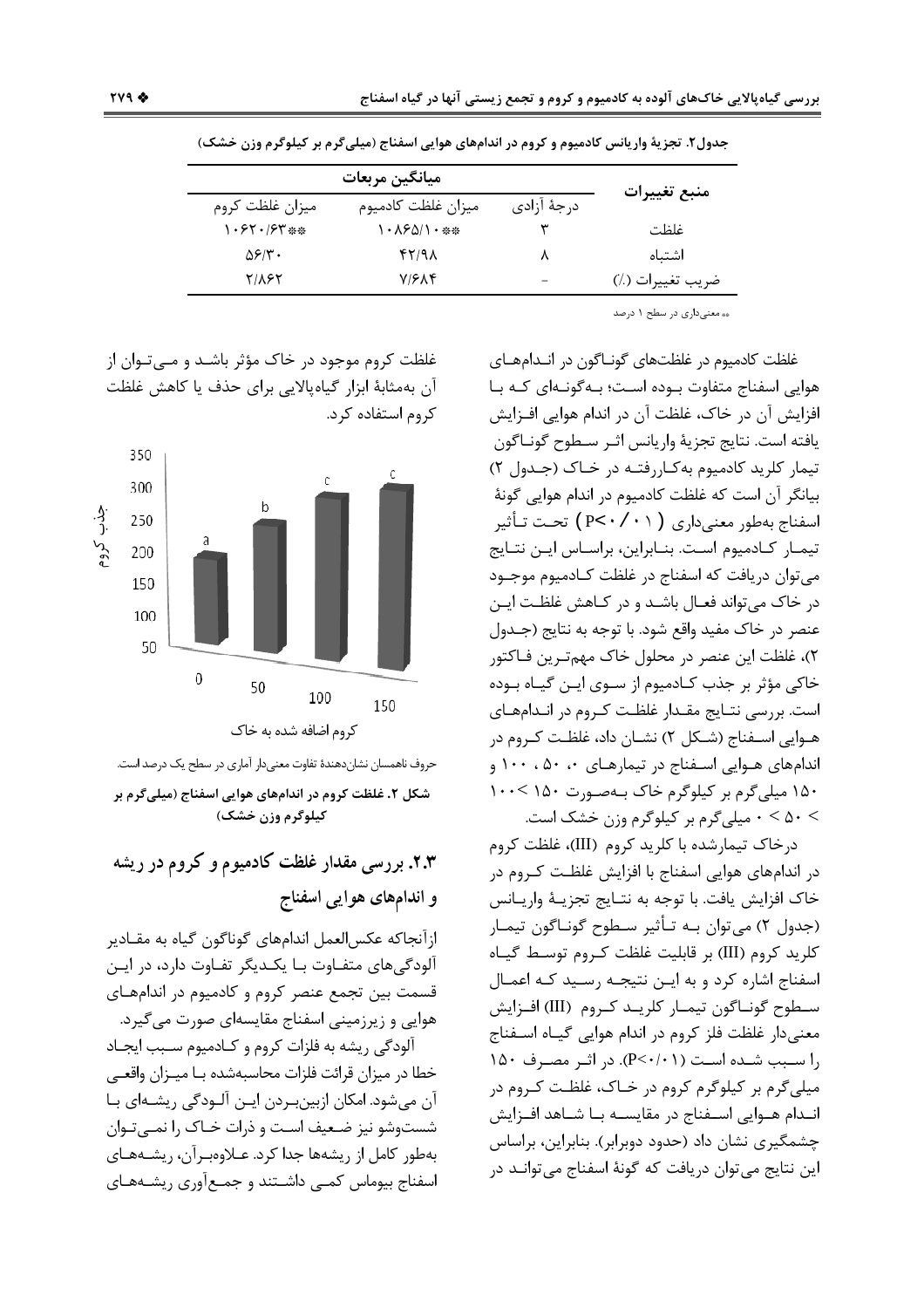نتایج حاصـل نشــان داد کــه میــزان کــادمیوم و کــروم در ریشه بیشتر از اندامهای هوایی است (جدول ٣). مويينه بهصورت صددرصـد امكــانپــذير نبــود. بنــابراين از ریشههای این گونه بهصورت تصادفی نمونـهبـرداری شـد.

| متوسط غلظت در اندامهای هوایی | متوسط غلظت در ریشه   | غلظت          | عنصر    |
|------------------------------|----------------------|---------------|---------|
| 47164                        | ۷۴                   | ۵             | كادميوم |
| ۱۴۵/۲۹                       | $\Delta \cdot \cdot$ | $\cdot \cdot$ | كادميوم |
| ۱۵۹/۳۵                       | ۲۹۶۰                 | ۵۰            | كروم    |
| ۱۳۲/۱۰                       | ۲۶۸۰                 | ۱۵۰           | كروم    |

جدول ۳ . غلظت کادمیوم و کروم در ریشه و اندامهای هوایی اسفناج (میلیگرم بر کیلوگرم وزن خشک)

میلی گرم بر کیلوگرم است، این گیاه توانایی بالایی در تجمع فلز در اندامهای هوایی از خود نشـان داد (بـرای کادمیوم در محدودهٔ ۲۵/۱۳ تا ۱۵۱/۹۹ و برای کروم در محدودهٔ ۱۸۵/۲ تا ۳۱۹/۰۶ میلی گـرم بـر کیلـوگرم وزن خشک) و قادر به تجمع مقادیر بالایی از کـادمیوم و کروم در اندامهای هوایی بود.

۰.۳. بررسی ارتباط غلظت کل کادمیوم و کروم در خاک و اندامهای هوایی اسفناج

با توجه به جدول ۴، علـىرغـم اينكـه مقـدار كـادميوم انباشتهشده در نمونههای خاکی متعلق به گیاه اسـفناج برای کادمیوم کمتر از ۵۴ و برای کروم کمتر از ۲۷۶

کادمیوم و کروم در خاکهای آلوده و اندامهای هوایی اسفناج (میلیگرم بر کیلوگرم)

| غلظت در اندامهای هوایی | غلظت کل در خاک       | غلظت     | عنصر    |
|------------------------|----------------------|----------|---------|
| ۲۵/۱۳                  | .19                  | ۰        | كادميوم |
| 44/17                  | $f/\mathfrak{c}$ .   | ۵        |         |
| ۱۱۹/۳۳                 | <b>٣٢/٢۶</b>         | ۵۰       |         |
| ۱۵۱/۹۹                 | 58188                | $\cdots$ |         |
| ۱۸۵/۲                  | ۳۵                   | ۰        | كروم    |
| 54916                  | $Y\Delta \cdot / YV$ | ۵٠       |         |
| ۲۹۷/۵                  | 101/9.               | $\cdots$ |         |
| ۳۱۹/۰۶                 | $YV\Delta$ $9.$      | ١۵٠      |         |

گیاهی برای تثبیت و استخراج گیاهی مشخص میشـود و از میزان BCF>1 برای همین منظور استفاده مـیشـود. بنابراين با توجه به نتايج جدول ۵، گونهٔ اسـفناج از قـدرت جذب و انتقال کروم و کـادميوم از خـاک بـه انـدامهـای هــوايي برخــوردار اســت. بنــابراين، گيــاه اســفناج بــراي گیاهپالایی در خاکهای آلوده به کروم و کادمیوم مناسب است.

### ۴.۳. فاکتور غلظت زیستی

جذب فلز بــا فــاكتور غلظــت زيســتى (BCF) نشــان داده می شود که شاخصی برای توانایی گیاه در تجمع یـک فلـز خاص نسبت به غلظت آن فلز در بستر خاک است. تغییـر در میزان فاکتور تجمع زیستی به زیستتـودهٔ هـر گیــاه و غلظــت عنصـــر بســـتكى دارد (& Singh, Ghosh 2005) . براســاس فــاكتور غلظـت زيســتى پتانســيل گونــهٔ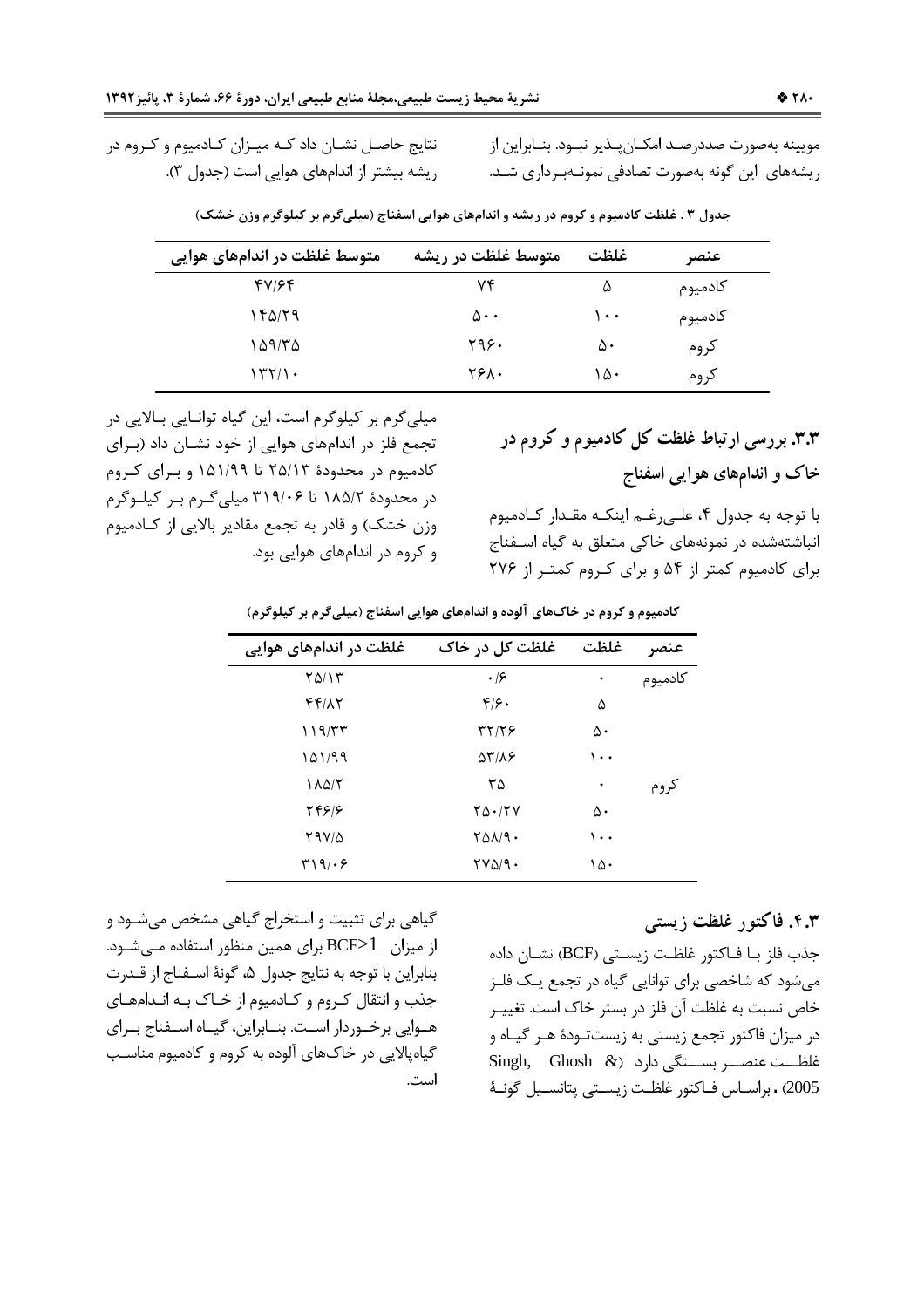| فاكتور غلظت زيستي | غلظت     | عنصر    |
|-------------------|----------|---------|
| $\lambda$ /98     | ۵        | كادميوم |
| ۲/۳۸              | ۵۰       |         |
| ۱۵۱               | $\cdots$ |         |
| ۴۱۹۳              | ۵۰       | كروم    |
| 7/9V              | ۱۰۰      |         |
| ۲/۱۲              | ١۵۰      |         |

جدول۵. تعیین میزان فاکتور غلظت زیستی کادمیوم و کروم در اسفناج (میلیگرم بر کیلوگرم)

تیمـارشـده بـا کلـرور کـادمیوم، در مقایسـه بـا خـاک تیمارشده با لجن فاضلاب، افزایش نشان داد ( Brown et al., 1998) كه نتايج اين پژوهشهـا بـا نتيجـهٔ ايـن تحقيق مطابقت دارد.

در گونهٔ اسفناج با افزایش غلظت کروم در خیاک غلظت آن در اندام هوایی افزایش یافت (شکل ۱). ایـن نتايج با نتايج گزارششده در مورد گنـدم، ذرت و لالـهٔ Vajpayee et al., 1999; Sharma et ) مردابی ر 003 (al.,1995; Sharma et al., 2003) در جـذب كـروم مطابقت دارد. محققان برای کاهش جـذب در گیاهـان تغذیهشده با کروم دلایلی ذکر کردهاند که یکی از ایـن دلایـل مــی توانــد ناشــی از اخــتلال در عمــل غشــای پلاسمايي H+ATPase باشد. كاهش نيتروژن، فسفر و پتاسیم و عناصر دیگر می تواند به کاهش رشد ریشه و توسعهٔ آسیبدیدگی بـه ریشـههـا در خـاک، بـهعلـت سمیبودن کروم، منجر شـود. فسـفر و کـروم بـرای محلهای جذب سطحی بـا گـوگرد، آهـن و منگنـز در انتقال یافتن رقابت می کنند. بنابراین ممکن است کروم بهطور مؤثر برای ورود سریع به داخل سیستم گیاه با این عناصر رقابت کند. انتقال ضعیف کـروم بـه ریشـه می تواند بـهعلـت جدامانـدن بیشـتر کـروم در واکوئـل سلولهای ریشه باشـد کـه موجـب غیرسـمیبـودن آن می شود. در حالت کلی، کـروم عنصـری غیرضـروری و سمی برای گیاهان است و بنابراین گیاهان ممکن است هيچ سازوكار خاصي براي انتقال كـروم نداشـته باشـند Shanker et al., 2005). براساس نتـايج جـدول ٣، غلظت کادمیوم و کروم در ریشـه بیشـتر از انـدامهـای هوایی بود. احتمالاً غلظت زیاد کروم در ریشه بـهدلیـل تحرک پذیری کم و درنتیجه تجمع آن در واکوئول ریشه است. بنابراین، غلظتهای بالای آن در خـاک ممکـن ۴. بحث و نتیجه گیری

غلظت كادميوم در اندامهاي هوايي گونهٔ اسفناج بهطور معنی داری تحت تأثیر تیمار کادمیوم بود (جدول ۲). بـا افزايش غلظــت كـــادميوم در خـــاك، غلظــت آن در اندامهای هوایی روند افزایشی نشـان داد (شـكل ۱). در يژوهش حاضر افزايش غلظت كـادميوم در تيمـار ١٠٠ میلی گرم بر کیلوگرم کلرید کادمیوم را میتوان به تأثیر یـون کلریـد نسـبت داد. بـا افـزایش غلظـت کلریـد در محلول  $\operatorname{Cd}^{+2}$  پیوندی بـا کلوئیــدهای خــاک کمــپلکس میشود و غلظت کل کادمیوم در محلول افزایش می یابد که جذب بعدی کادمیوم کمپلکس شده توسط ریشـه را بـهدنبـال دارد. همچنــین بـا افـزایش غلظـت کلـر در محلول  $\operatorname{Cd}^{+2}$  بەشكل كمپلكس در مىآيد و انتشار مؤثر کادمیوم در خاک و محلول به مکانهای جذب در ریشه افزايش مـىيابـد (Khosravi et al., 2009). سـازوكار سمی بودن کادمیوم بـهطـور کامـل درک نشـده اسـت. كادميوم پس از ورود به ريشه از طريق بافت كورتيكـال به بافتهای فوقانی انتقال می یابـد. بـه محـض اینکـه كادميوم وارد ريشه شد، از طريق مسـير آپوپلاسـت يـا سيمپلاست به گزيلم، وارد گزيلم ميشــود. بــا چنــدين پیوند مثل اسیدهای آلی یا فیتـوکلایتینهـا کمـپلکس تشكيل مـىدهـد. بـهطـور معمـول يـون كـادميوم در ریشهها باقی میماند و فقط مقدار اندکی به انـدامهـای هوايي انتقـال مـييابـد (Benavides et al., 2005). بـا توجـه بـه تفـاوت پتانسـيلي تجمعـي گياهـان، تجمـع كادميوم در تيرة اسفناجيان و شببو بيشتر، در تيـرة سوسنیان و کاسنی متوسط و در تیـرهٔ حبوبـات کمتـر مشــاهده شــد (Torabian & Mahjori, 2002). در پژوهش دیگری، غلظت کـادمیوم در کـاهو در خـاک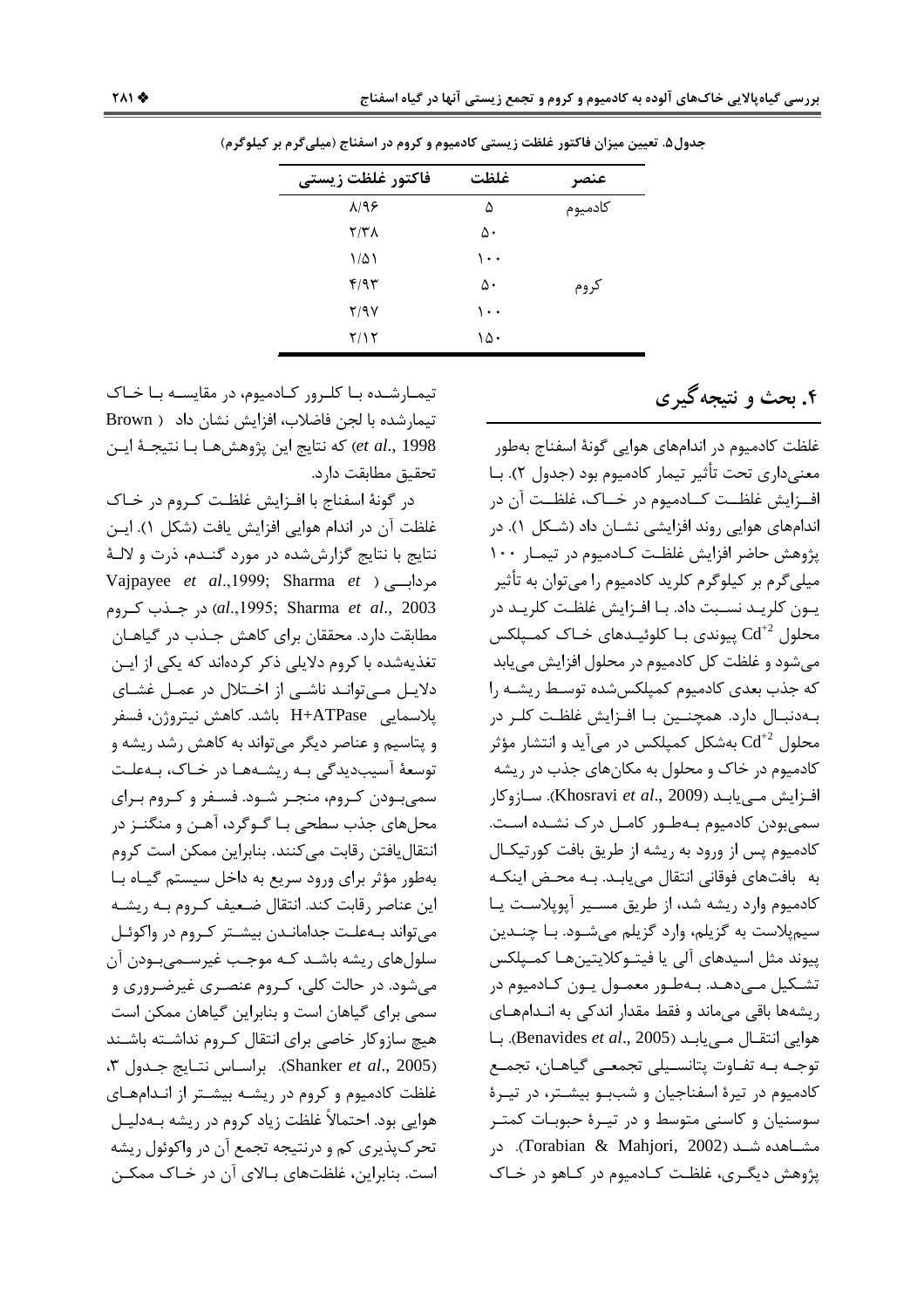است به سميبودن گياه منجر نشــود ( ,Shanker *et al* 2005). بەطور معمول يون كادميوم در ريشەهـا بـاقى میماند و فقط مقـدار انـدکی بـه انـدام هـوایی انتقـال مــ<sub>ى</sub>يابـد (Benavides *et al*., 2005). طــى تحقيقــى نشان دادند که میزان فلزاتی ماننــد کــادمیوم، کــروم و سوب د<sub>ار د</sub>یشـهٔ گیـاه بیشـتر اسـت ( ,.Bennett *et al* 1999) که با نتیجهٔ این تحقیق مطابقت دارد.

ترشحات ريزوسفر (محيط اطراف ريشه) گياه سبب افزایش حلالیت عناصر در خـاک مـیشـود و عناصـر را وارد فاز محلول میکند که افـزایش قابلیـت دسترسـی گیاه به عنصر را سـبب مـیشـود. گیاهـان روشهـای متعددی برای جذب مواد معـدنی از خـاکـهـای فقيـر دارند. یکی از این روشها ترشح اسـیدهای آلـی نظیـر سيترات براي افزايش حلاليت عناصر خـاک و جـذب آنهاست. روش دیگر آزادکردن اسیدهای آمینه است که به آهن محلول خاک در خاکهای فقیر متصل میشود. افزایش تولیـد ایـن ترکیبـات جـذب مـواد معـدنی را افزايش مىدهد (Aghabaraty *et al*., 2009).

در گیاهان بیشتجمعدهنده غلظت فلز کادمیوم در اندامهای هوایی بیشتر از ۱۰۰ میلیگرم بر کیلوگرم وزن خشـک و بـرای کـروم بیشـتر از ۱۰۰۰ میلـیگـرم بـر كيلوگرم وزن خشك است (Baker & Brooks, 1989). نتايج جدول ۴ حاكي از آن است كه گياه اسفناج از نظـر تجمـع كــادميوم در انــدامهــاي هــوايي جــزء گياهــان بیش تجمع دهنده است، امـا از نظـر تجمـع كـروم ايـن خصوصیت را دارا نیست و عمدتاً گیاهی معرفی میشــود كـه پتانسـيل مناسـبي در حـذف كـروم از محـيط دارد. علاوهبراين، با درنظر گرفتن ضريب فاكتور غلظت زيسـتي بزرگتر از یک، این گونه توان زیادی در انتقال و انباشت فلزات مورد مطالعه در بخش هوایی خود دارد.

پس از برداشت، آلودگی خاک توسط گیــاه کــاهش مییابـد، امـا مقـدار زیـادی بیــومس خطرنـاک تولیـد

میشود. تولید کمپوست و متراکمکردن دو روشی است که برای مدیریت بیومس گیاهان آلوده از سوی بسیاری از محققان پیشنهاد شده است. اما تغییر و تبـدیلهـای ترموشیمیایی بهترین روش برای مصـرف بیــومسهــای توليدشده با گيــاهپــالايي اسـت؛ در ايــن روش بيــومس همچون یک منبع انرژی مصرف تجاری دارد. سـوزاندن و تولید گاز از روشهای مهـم تولیـد انـرژی گرمـایی و الكتريكي است كه مي¤وانند از گياهان آلـوده اسـتخراج شوند. بازيافت اين انرژي از بيومس با سوزاندن يا توليد گاز می تواند ارزش اقتصادی داشـته باشـد. زيـرا آن را نمــيتــوان همچـــون علوفـــه يــا كـــود مصـــرف كـــرد .(Khosrobaky *et al*., 2009)

## ۵.نتیجه گیری کلی

با توجه به يافتههاي اين تحقيق نتايج بهصورت زير خلاصه مىشود:

- ۱. غلظت کادمیوم و کروم در اندامهای هوایی اسفناج بهطور معنــىدارى تحـت تــأثير غلظـت تيمارهــاي به کاررفته در خاک است. در تمـامی مشـاهدات، بـا افزایش غلظت کادمیوم و کروم در خاک، غلظت آن دو فلز در اندامهای هوایی افزایش نشان داد.
- ۲. از گیاه اسفناج میتوان جهت گیاهپالایی خاکهای آلوده به کروم و کادمیوم استفاده کرد، زیرا قدرت تحمل و تجمع بالايي را در اين تحقيق نشان داد.
- ۳. نتایج نیز نشان داد که غلظت در ریشه بیشتر از اندامهای هوایی بوده است.
- ۴. در مناطقی که هدف از کاشت اسفناج مصرف خوراکی آن است و نه گیاهپالایی، باید به مشکل بالابودن كادميم و كروم در بافت اين گياه توجه ويژه شود.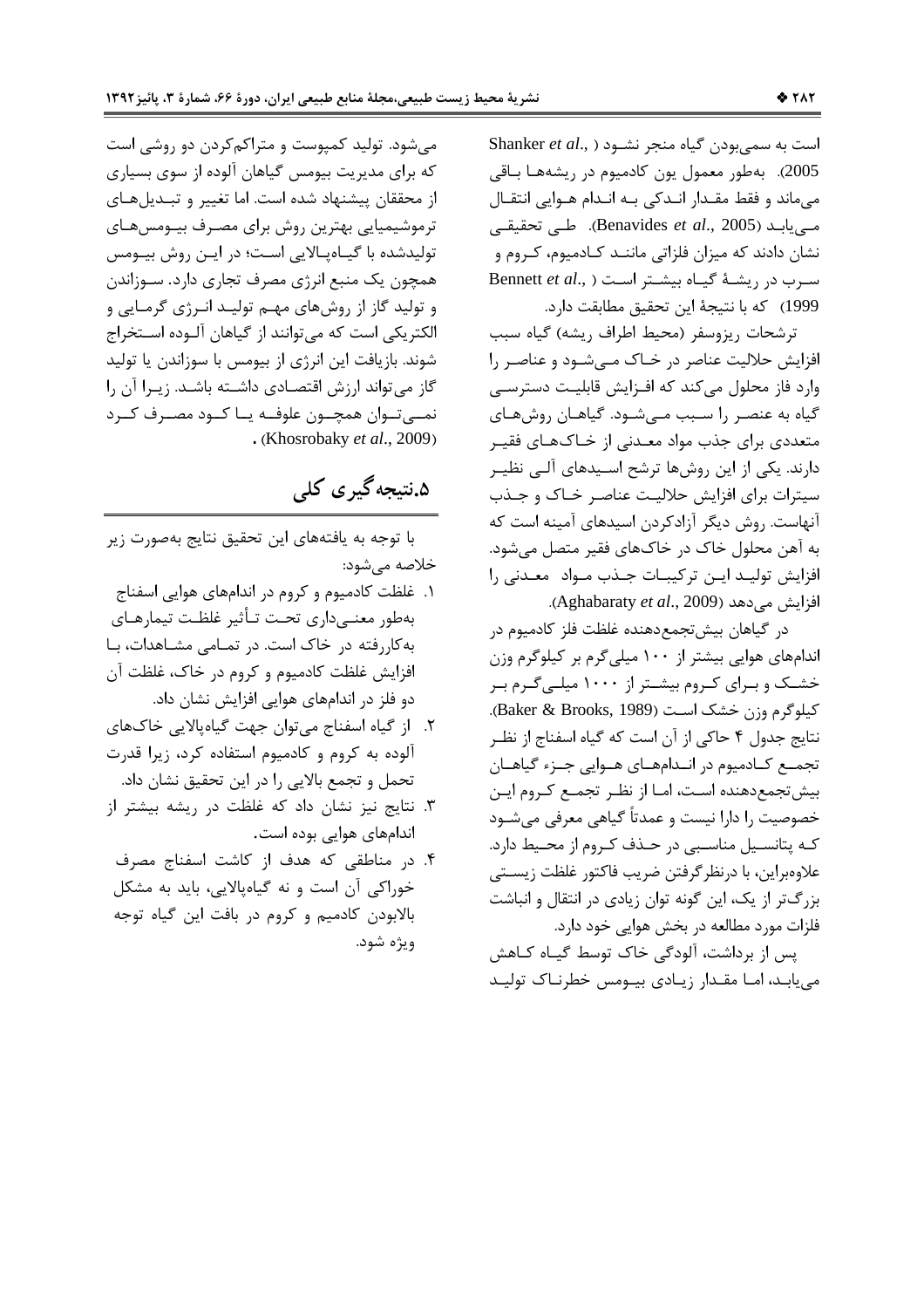#### **References**

- 1. Atashnama, k., Golchin, A., Esmaili, M (2006) "accumulation of some heavy metals in three crops including alfalfa forage, green pea and sainfoin," sum articles of Soil Conference, Environment and Sustainable Development, Tehran University, Karaj, Iran. (in Persian)
- 2. Abedi Kopaei, J., Dadmehr, R., Jolazadeh, F (1999) "Phytoremediation, a method for reducing of industrial waste," Eleventh Annual Congress of Iranian Metallurgical Engineers Society, Isfahan, Iran. (in Persian)
- 3. Aghabaraty, A., Hosseini, S.M., Esmaili, A., Bahramifar, N., Maralyan, H (2008) "Influence of urban wastewater on accumulation of heavy metals (chromium and nickel) in olive tree (Olea europaea L.) and soil," Researchs of Forests and Spruce, 16: 304-313. (in Persian)
- 4. Bahnasawy, M., Khidr, A.A., Dheina, N (2009) "Seasonal Variations of Heavy Metals Concentrations in Mullet, Mugil Cephalus and Liza Ramada (Mugilidae) from Lake Manzala. Egypt," Journal of Applied Sciences Research,  $5(7)$ : 845-852.
- 5. Baker, A.J.M., Brooks, R.R (1989) "Terrestrial higher plants which hyperaccumulate metallic elements and review of their distribution, Ecology and Phytochemistry," Biorecovery 1: 81-126.
- 6. Benavides, M.P., Susana, M., Gallego Maria, L. (2005) "Cadmium toxicity in plants," Toxic Metals in Plants, 17: 21-34.
- 7. Bennett, J.P., Chiriboga, E., Coleman, J., Waller, D.M (1999) "Heavy metals in wild rice from<br>northern Wisconsin," The Science of the Total Environment, 246: 261-269.
- 8. Bremner, J.M (1996) Nitrogen-total. P. 1085-1122. In Sparks, D.L. et al., Method of soil analysis, Published by: Soil Science Society of America, Inc. American Society of Agronomy, Inc. Madison, Wisconsin, USA.
- 9. Brown, S.L., Chaney, R.L., Scott Angele, J., Ryan, J.A (1998) "The phytoavailability of cadmium to lettuce in long - term biosolids amended soils," Journal of Environmental Quality, 27: 1071-1078.
- 10. Dabiri, M (1996) Environmental pollution (air, water, soil, sound), Universityof Tehran Press. 399. (in Persian)
- 11. Ebbs, S.D., Lasat, M.M., Brady, D.J., Cornish, J., L.V Gordon, R., Kochian,  $(1997)$ "Phytoextraction of cadmium and zinc from a contaminated soil," Journal of Environmental Quality, 26:1424-1430.
- 12. Ebrahimpour, M., Mushrifah, I (2008a) "Heavy metal concentrations (Cd, Cu and Pb) in five aquatic plant species in TasikChini, Malaysia,'

Environmental Geology, 54: 689- 698.

- 13. Ebrahimpour, M., Mushrifah, I (2008b) "Heavy metal concentrations in water and sediments in TasikChini, a freshwater lake, Malaysia," Environmental Monitoring and Assessment, 141: 297-307.
- 14. Gardea-Torresdey, J.L., Peralta-Videa, J.R., Montes, M., De La Rosa, G., Corral-Diaz, B "Bioaccumulation of  $(2004)$ cadmium, chromium and copper by Convolvulus arvensis L.: impact on plant growth and uptake of nutritional elements," Bioresource Technology, 92: 229-235.
- 15. Gee, G.W., Bauder, J.W (1986) "Particle size analysis," In klute (ed.) Methods of soil analysis Part 2nd ed.Agron. Monger. 9. ASA and SSSA. Madison, WI.P.383-409.
- 16. Ghosh, M., Singh, S.P (2005) "A review on phytoremediation of heavy metals and utilization of its by products," Applied ecology and environmental research, 3:1-18.
- 17. Khosravi, F., Savaghebi Firoozabadi, Gh., Farahbakhsh, M (2009) "The Effect of Potassium Chloride on Cadmium Uptake by Canola and Sunflower in a Polluted Soil," Journal of Water and Soil, 23: 28-35. (in Persian)
- 18. Khosrobaky, N., Myrzaaghaei, M., Tavakoli, H "Phytoremediation", amethod for  $(2009)$ purification of wastewater pollution in order to protect the environment and saving water," Scientific Conference of Water Challenge in Qom, the past, present and future, Qom, Iran. (in Persian)
- 19. Kuo, S (1996) Phosphorus. P. 869-920. In Sparks, D.L. et al., Method of soil analysis. Published by: Soil Science Society of America, Inc. American Society of Agronomy, Inc. Madison, Wisconsin, USA.
- $\mathbf{W}.\mathbf{L.},$  $(1978)$ 20. Lindsay, Norvell, W.A "Development of DTPA soil test for zinc, iron, manganese and copper," Soil Science Society of America Journal, 42: 421-428.
- 21. Marchiol, L., Assolari, S., Sacco, P., Zerbi, G. (2004) "Phytoextraction of heavy metals by canola and radish grown on multicontaminated soil," Journal of Environmental Pollution, 132: 21-27.
- 22. Nelson, B.W., Sommers, L.E (1986) "Total carbon, organic carbon and organic matter," In: A.L.Page et al. (Ed). Methods of soil analysis, Part 2.2nd ed. Agron. Monogr. 9. ASA. Madison, WI. 539-577.
- 23. Panda, S.K., Choudhury, S (2005) "Chromium stress in plants," Journal of Toxic Metals in *plants*, 17: 95-102.